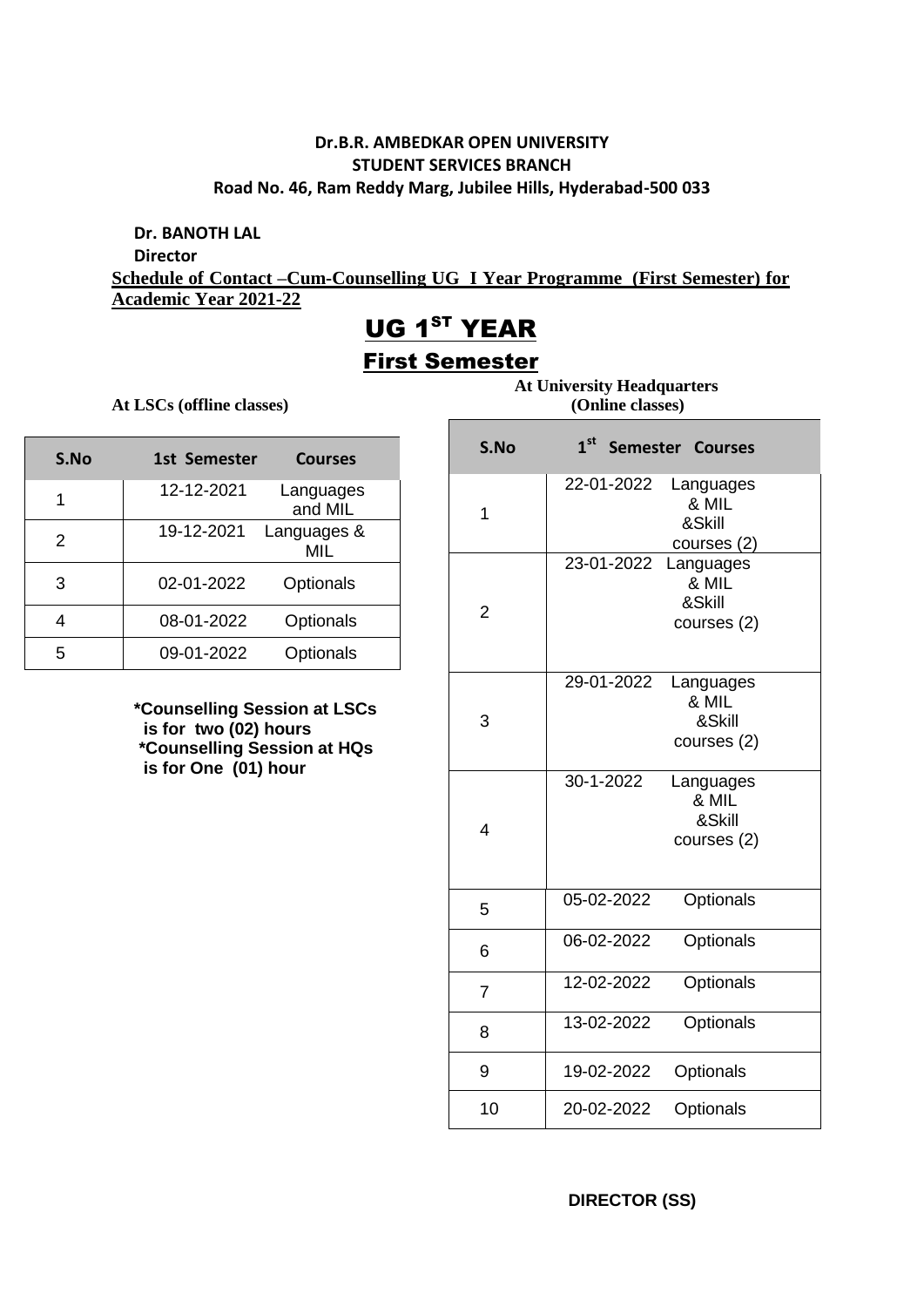### **Dr.B.R. AMBEDKAR OPEN UNIVERSITY STUDENT SERVICES BRANCH Road No. 46, Ram Reddy Marg, Jubilee Hills, Hyderabad-500 033**

**Dr. BANOTH LAL Director**

**Schedule of Contact –Cum-Counselling for UG 2 nd Year Programme (Third Semester) for Academic Year 2021-22**

## UG 2<sup>nd</sup> YEAR Third Semester

**At LSCs ( Offline classes) (Online classes)**

| S.No | 3rd Semester | <b>Courses</b>       |
|------|--------------|----------------------|
|      | 12-12-2021   | Languages<br>and MIL |
| 2    | 19-12-2021   | Languages &<br>MIL   |
| 3    | 02-01-2022   | Optionals            |
|      | 08-01-2022   | Optionals            |
| 5    | 09-01-2022   | Optionals            |

**\*Counselling Session at LSCs Is for two (02) hours** \***Counselling Session at HQs is for One (01) hour** 

 **At University Headquarters**

| S.No |            | 3rd Semester Courses                      |
|------|------------|-------------------------------------------|
| 1    | 22-01-2022 | Languages<br>& MIL & Skill<br>courses (2) |
| 2    | 23-01-2022 | Languages<br>& MIL & Skill<br>courses (2) |
| 3    | 05-02-2022 | Languages<br>& MIL & Skill<br>Courses (2) |
| 4    | 06-02-2022 | Languages<br>& MIL & Skill<br>Courses (2) |
| 5    | 12-02-2022 | Optionals                                 |
| 6    | 13-02-2022 | Optionals                                 |
| 7    | 19-02-2022 | Optionals                                 |
| 8    | 20-02-2022 | Optionals                                 |
| 9    | 26-02-2022 | Optionals                                 |
| 10   | 27-02-2022 | Optionals                                 |

 **DIRECTOR (SS)**